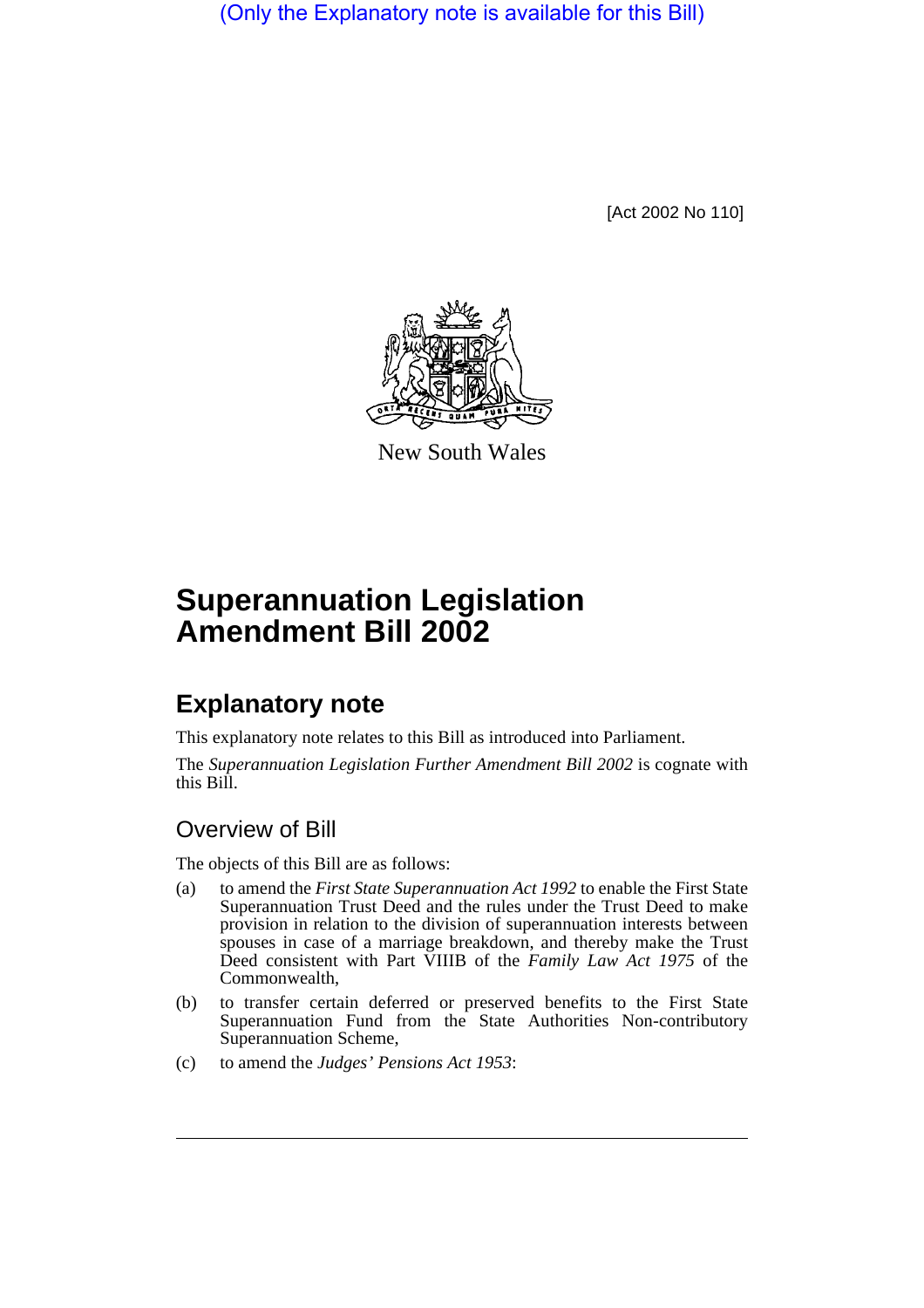Superannuation Legislation Amendment Bill 2002 [Act 2002 No 110]

Explanatory note

- (i) to extend the circumstances in which spouse benefits may be paid to the surviving spouse of a former judge or acting judge on the death of the former judge or acting judge, and
- (ii) to enable lump sum benefits to be paid to former judges and acting judges who are not eligible for a pension under the Act and who ceased to be judges during the period commencing on 1 July 1992 and ending on 25 October 2001,
- (d) to amend the *Parliamentary Contributory Superannuation Act 1971*:
	- (i) to make the triennial actuarial report consistent with standard actuarial practices, and
	- (ii) to give to the Minister the power to initiate interim actuarial investigations, and
	- (iii) to repeal the provision that allows certain members of Parliament to be paid their pensions or benefits under the Act while receiving their salaries as members of Parliament, and
	- (iv) to extend the circumstances in which spouse or de facto partner benefits may be paid to the surviving spouse or de facto partner of a former member on the death of the former member, and
	- (v) to allow certain members of the NSW Parliament who were former members of the Commonwealth Parliament to use money, in addition to their lump sum Commonwealth superannuation, to buy sufficient NSW service to entitle them to a NSW parliamentary pension, and
	- (vi) to allow the regulations to prescribe amounts as the maximum amount that may be deducted from a benefit payable to a member in order to offset any superannuation contributions surcharge under the *Superannuation Contributions Tax (Assessment and Collection) Act 1997* of the Commonwealth, and
	- (vii) to allow regulations to be made in order to deal with any liability that may arise from an assessment of superannuation contributions surcharge after a benefit has been paid to a former member,
- (e) to amend the *Police Regulation (Superannuation) Act 1906*, *Superannuation Act 1916*, *Local Government and Other Authorities (Superannuation) Act 1927* and *New South Wales Retirement Benefits Act 1972* to extend the circumstances in which spouse or de facto partner benefits may be paid to the surviving spouse or de facto partner of a former member, pensioner or former contributor on the death of the former member, pensioner or former contributor,